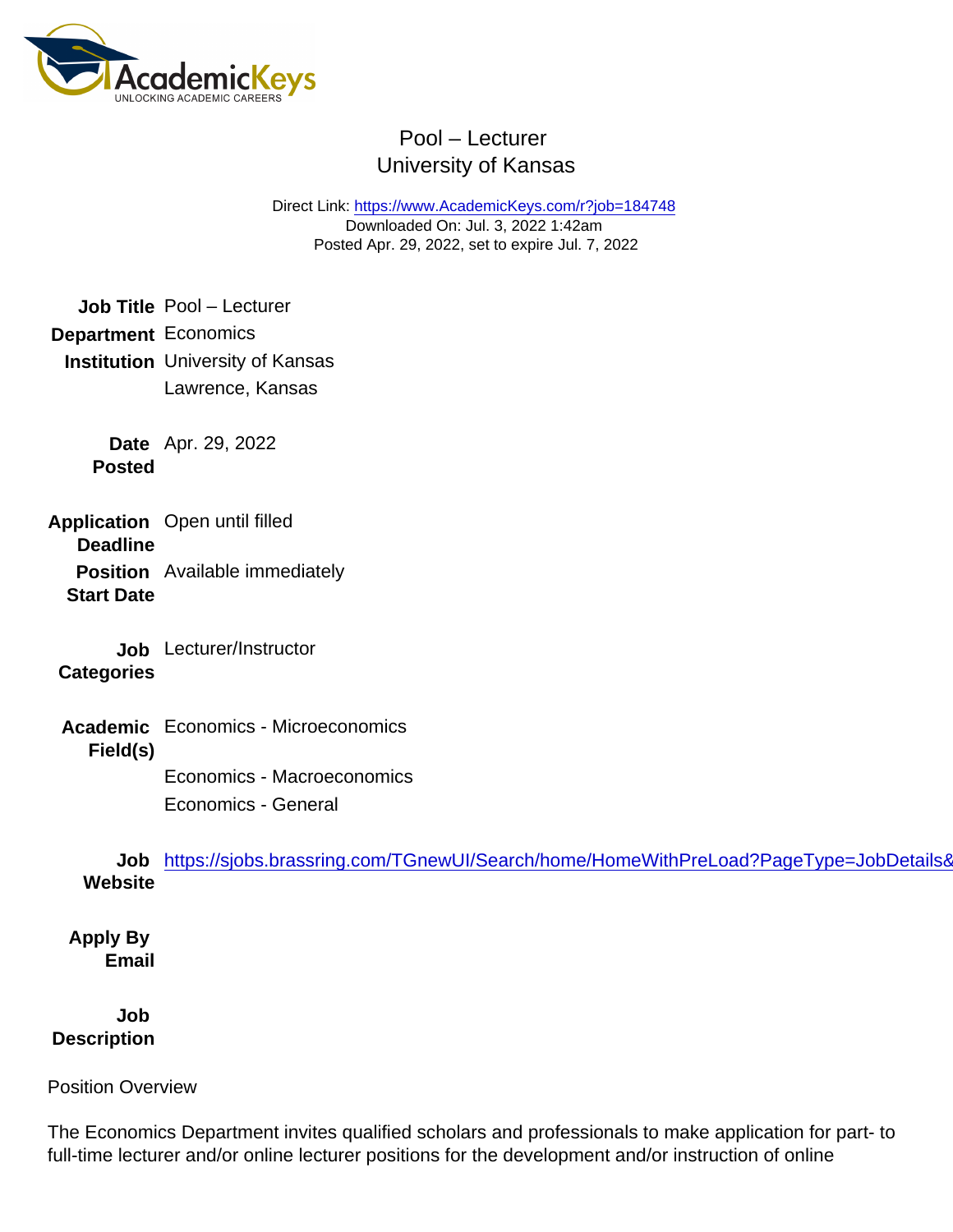Direct Link: <https://www.AcademicKeys.com/r?job=184748> Downloaded On: Jul. 3, 2022 1:42am Posted Apr. 29, 2022, set to expire Jul. 7, 2022

courses. Lecturers are untenured, non-tenure-track members of the faculty. Positions vary and are dependent upon the need, if any, each semester for development and/or instruction of course(s). Primary role is instruction with no obligations to perform research or service. The appointment dates will vary based on the type of lecturer appointment and the timeframe for the preparation and instruction of the online course(s). Generally the appointments will be temporary.

Application materials will be reviewed by the faculty and placed in a pool for consideration for developing and/or teaching undergraduate or graduate courses in economics consistent with departmental instructional needs.

The successful candidate must have appropriate authorization to work in the U.S. before employment begins.

Job Description

Regular Lecturer Duties

100% - Regular Lecturer Duties:

Teach a specified number of either undergraduate or graduate courses per semester.

Prepare for and attend all class meetings. Provide timely feedback and instructor/student interaction in office hours and/or Q&A sessions. Regular weekly interaction is expected.

Provide instruction for course(s). Classes are generally in an 8-week or mini-semester format. In case of absence, the lecturer must make arrangements for a substitute to teach the class. Classes should not be canceled.

Administer assignments, tests, evaluate student work, provide timely feedback to students, and assign grades.

Be available for students involved in classes taught. "Office hours" may include a set time where students can contact the instructor, but must also include expectations for timely responses to student inquiries outside of a set contact time.

Adhere to departmental, college and university policies.

Duties (Online Lecturer):

Teach a specified number of either undergraduate or graduate courses per semester.

Prepare for and attend all class meetings. Provide timely feedback and instructor/student interaction in asynchronous online course format with occasions for online office hours and/or Q&A sessions. Regular weekly interaction is expected in online courses.

Provide instruction for course(s). Classes are generally in an 8-week or mini-semester format. Class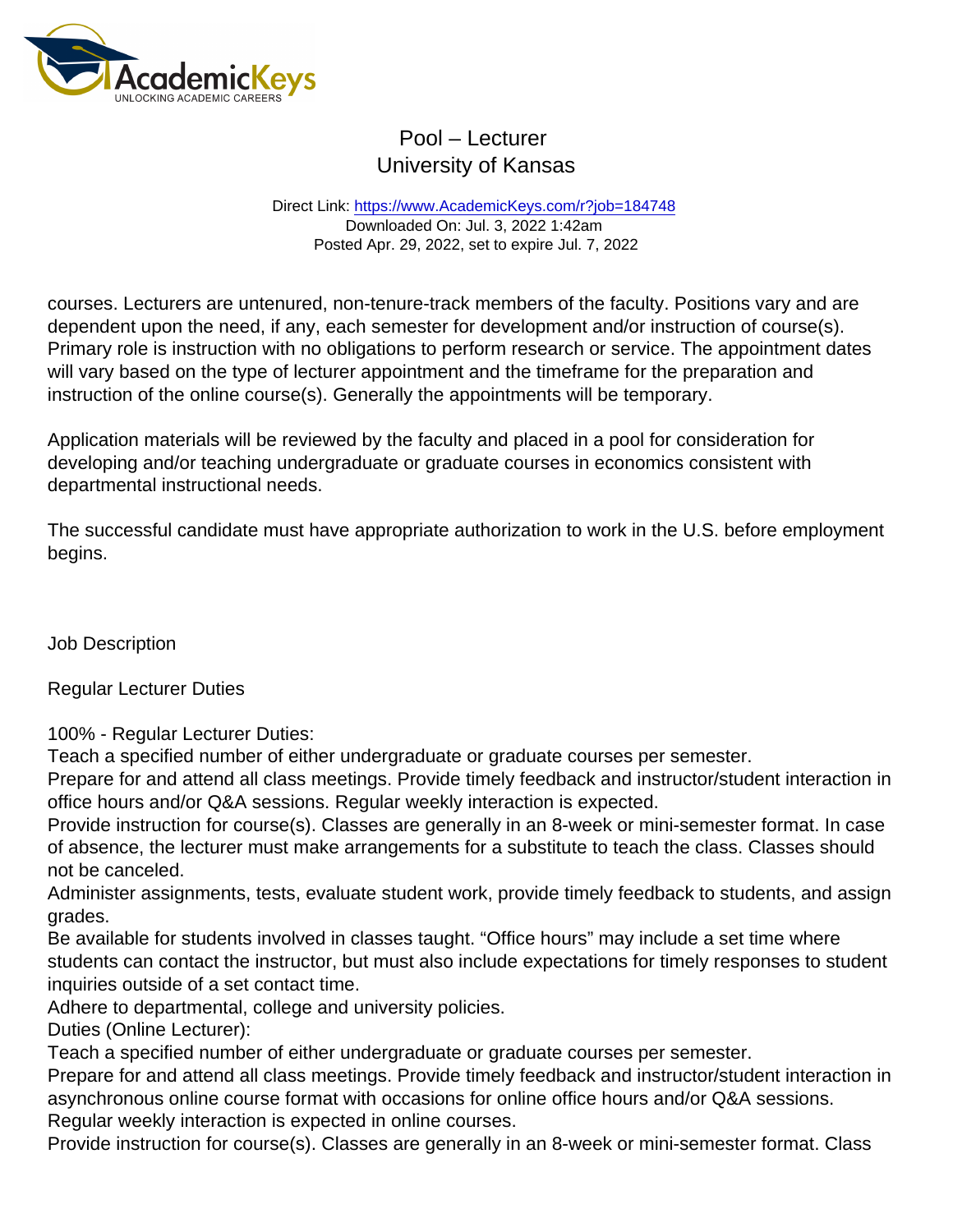Direct Link: <https://www.AcademicKeys.com/r?job=184748> Downloaded On: Jul. 3, 2022 1:42am Posted Apr. 29, 2022, set to expire Jul. 7, 2022

meetings will generally be asynchronous, but instructional expectations match those of the face-to-face experience.

Administer assignments, tests, evaluate student work, provide timely feedback to students, and assign grades.

Be available for students involved in classes taught. "Office hours" may include a set time where students can contact the instructor, but must also include expectations for timely responses to student inquiries outside of a set contact time.

Adhere to departmental, college and university policies.

Online Lecturer or Course Developer Duties

100% - Online Lecturer Duties:

Teach a specified number of either undergraduate or graduate courses per semester.

Prepare for and attend all class meetings. Provide timely feedback and instructor/student interaction in asynchronous online course format with occasions for online office hours and/or Q&A sessions. Regular weekly interaction is expected in online courses.

Provide instruction for course(s). Classes are generally in an 8-week or mini-semester format. Class meetings will generally be asynchronous, but instructional expectations match those of the face-to-face experience.

Administer assignments, tests, evaluate student work, provide timely feedback to students, and assign grades.

Be available for students involved in classes taught. "Office hours" may include a set time where students can contact the instructor, but must also include expectations for timely responses to student inquiries outside of a set contact time.

Adhere to departmental, college and university policies.

100% - Online Course Developer Duties:

Build an online course for the unit and/or the College Online Programs.

Design the course in accordance with departmental guidance and KU standards, which include working with instructional design staff in the Center for Online and Distance Learning.

Work in a collaborative environment, utilizing the expertise of the other major instructors in the program, unit, or center.

Complete the course design process within a specific deadline to ensure the course is fully designed and quality reviewed prior to the date the course is to be offered, as determined by the academic department.

Required Qualifications